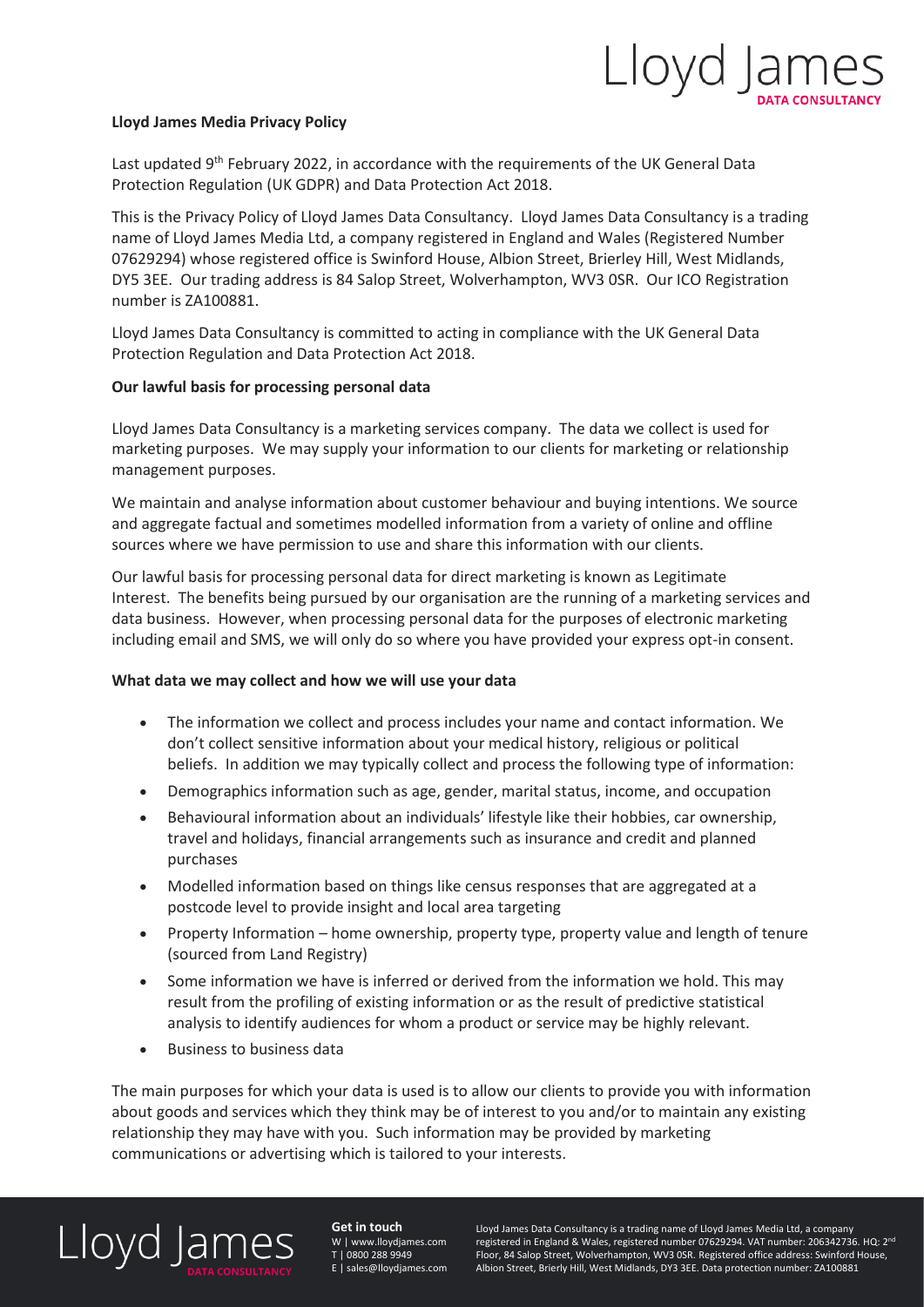Lloyd James

The marketing communications may be through:

- Email marketing
- Postal/Mailing Marketing
- Live Telemarketing

•

- SMS/MMS Mobile Message Marketing
- Online Digital/Social Media Advertising

#### **Who we will share your data with**

We will share your details with our clients who will fall into the following categories:

| <b>Sector</b> | <b>Description</b>                      | <b>Examples</b>                                 |
|---------------|-----------------------------------------|-------------------------------------------------|
| Retail        | Online retail                           |                                                 |
|               | General retail stores                   | Lego                                            |
|               | Automotive (including                   |                                                 |
|               | sales, accessories, rentals or repairs) |                                                 |
|               | Property (including retirement          |                                                 |
|               | properties)                             | McCarthy & Stone Developments Ltd               |
|               | Home Furnishings                        |                                                 |
|               |                                         | Crown Glazing Ltd, Just Glass Ltd, NutecGlass   |
|               | Home Improvements                       | Ltd                                             |
|               | Fashion & Clothing                      | Kate Spade                                      |
|               |                                         | Carphone Warehouse, A1 Communications Ltd,      |
|               | Telecoms (including mobile phones)      | Virgin Media, BT, EE, Sky UK Ltd                |
|               |                                         | Bulb, Shell Energy, Scottish Power, Npower,     |
|               |                                         | Orbit Energy, Nabuh Energy, Octopus Energy,     |
|               | <b>Utilities</b>                        | People's Energy, Sky UK Ltd                     |
|               | TV/Broadcasting                         | Sky UK Ltd                                      |
|               | Mail Order                              |                                                 |
|               | <b>Home Services</b>                    | <b>Homeshield Direct Ltd</b>                    |
|               |                                         | All brands and trading styles of Arthur J.      |
|               |                                         | Gallagher Insurance Brokers Limited, Chubb, A-  |
| Insurance     | Home                                    | Plan Insurance                                  |
|               |                                         | All brands and trading styles of Arthur J.      |
|               |                                         | Gallagher Insurance Brokers Limited, A-Plan     |
|               | Car                                     | Insurance                                       |
|               |                                         | All brands and trading styles of Arthur J.      |
|               |                                         | Gallagher Insurance Brokers Limited, A-Plan     |
|               | Travel                                  | Insurance                                       |
|               | Pet                                     |                                                 |
|               | Personal                                | A-Plan Insurance                                |
|               |                                         | All brands and trading styles of Arthur J.      |
|               | Landlord & Tenant                       | Gallagher Insurance Brokers Limited             |
|               |                                         | All brands and trading styles of Arthur J.      |
|               | Park home & holiday home                | Gallagher Insurance Brokers Limited             |
|               |                                         | All brands and trading styles of Arthur J.      |
|               | Other insurances                        | Gallagher Insurance Brokers Limited             |
| Finance       | Pensions                                |                                                 |
|               |                                         | Vanquis Bank, Provident Financial Management    |
|               | Loans, credit cards and mortgages       | Services Ltd                                    |
|               | Investments & savings                   | 350PPM                                          |
|               | Will writing services and estate        |                                                 |
|               | planning                                | Tele Prospects Ltd trading as Your Will Matters |
|               | <b>Funeral planning</b>                 |                                                 |



#### **Get in touch**

W | www.lloydjames.com T | 0800 288 9949 E | sales@lloydjames.com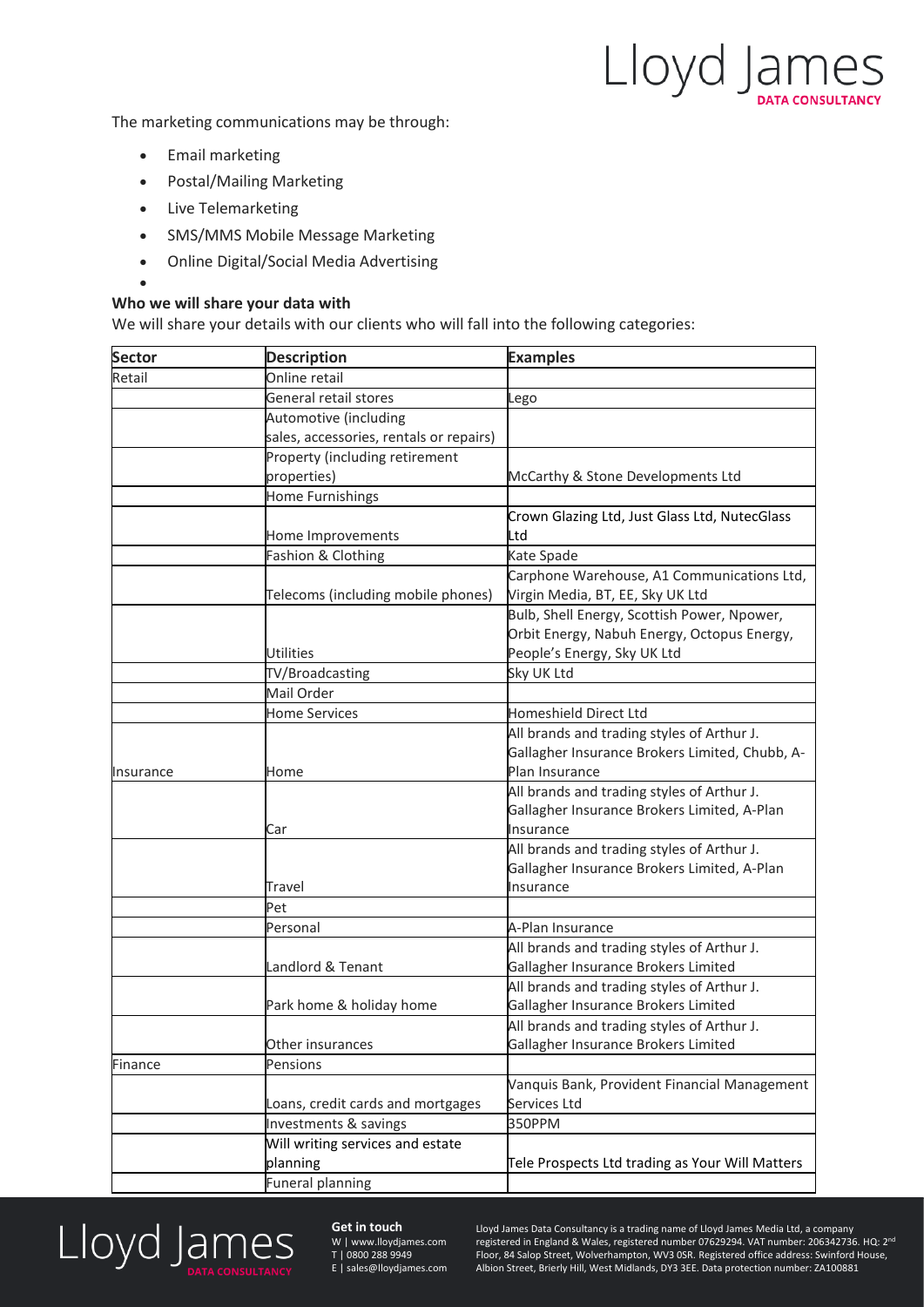# Lloyd James

|                             |                                             | Waterloo Solutions Ltd (T/A Uclaim4Me), Victor  |
|-----------------------------|---------------------------------------------|-------------------------------------------------|
|                             |                                             | Hydon Ltd (T/A Claims Advisory Services and     |
|                             | Claims                                      | Your Claim Matters)                             |
| Travel                      | Holidays                                    |                                                 |
|                             | Hotel                                       |                                                 |
|                             | <b>Airlines</b>                             |                                                 |
|                             | <b>Travel Booking</b>                       |                                                 |
| Lifestyle                   | Health & Well-being (including<br>mobility) |                                                 |
|                             | <b>Fitness</b>                              |                                                 |
|                             |                                             |                                                 |
|                             | Charities                                   |                                                 |
|                             | Media & publishing companies                | Sky UK Ltd                                      |
|                             |                                             | Mitchells & Butlers Leisure Retail Limited (T/A |
|                             | Leisure                                     | <b>Premium Country Pubs</b>                     |
|                             | Gaming                                      |                                                 |
|                             |                                             | Williams & Dunne, Fentiman Legal, The Law       |
|                             | Legal services                              | Mind, My Law Matters                            |
|                             | <b>Educational institutions</b>             |                                                 |
|                             | Market research                             |                                                 |
|                             | Political parties                           |                                                 |
|                             |                                             | Halo Consultancy Ltd, UM Birmingham,            |
|                             |                                             | VCCPMe, Soul (London), Stack, TMW Unlimited,    |
| Marketing                   | <b>Marketing Agencies</b>                   | Carat                                           |
|                             | Data Brokers                                | Data Baby Ltd                                   |
|                             | <b>Contact Centres</b>                      | Respondez, Capita                               |
| <b>Business to Business</b> |                                             | <b>Global Payments</b>                          |

We also share your data with Marketing Services Providers, some of them are listed below:

- Tele Prospects Ltd
- TPL Media
- Lloyd James Europe Ltd
- Click Fuel Media
- LiveRamp Inc

We may also share your details with credit reference and identity verification organisations which helps other organisations to verify your identity and prevents others from misusing your details.

#### **Data retention and how we store data**

In accordance with the UK GDPR, personal data shall not be kept for longer than is necessary for the purposes for which it is being processed.

We employ state of the art computer systems in which to securely store your personal data and only provide access to authorised personnel. We endeavour to take all reasonable steps to protect your personal information and to keep it up to date to ensure that our communication with you, and that of our brand partners, remains as relevant as possible.

Whenever data is transferred in any form we make sure that it is transported in a secure environment and is encrypted with secure password protocols.



**Get in touch** W | www.lloydjames.com T | 0800 288 9949 E | sales@lloydjames.com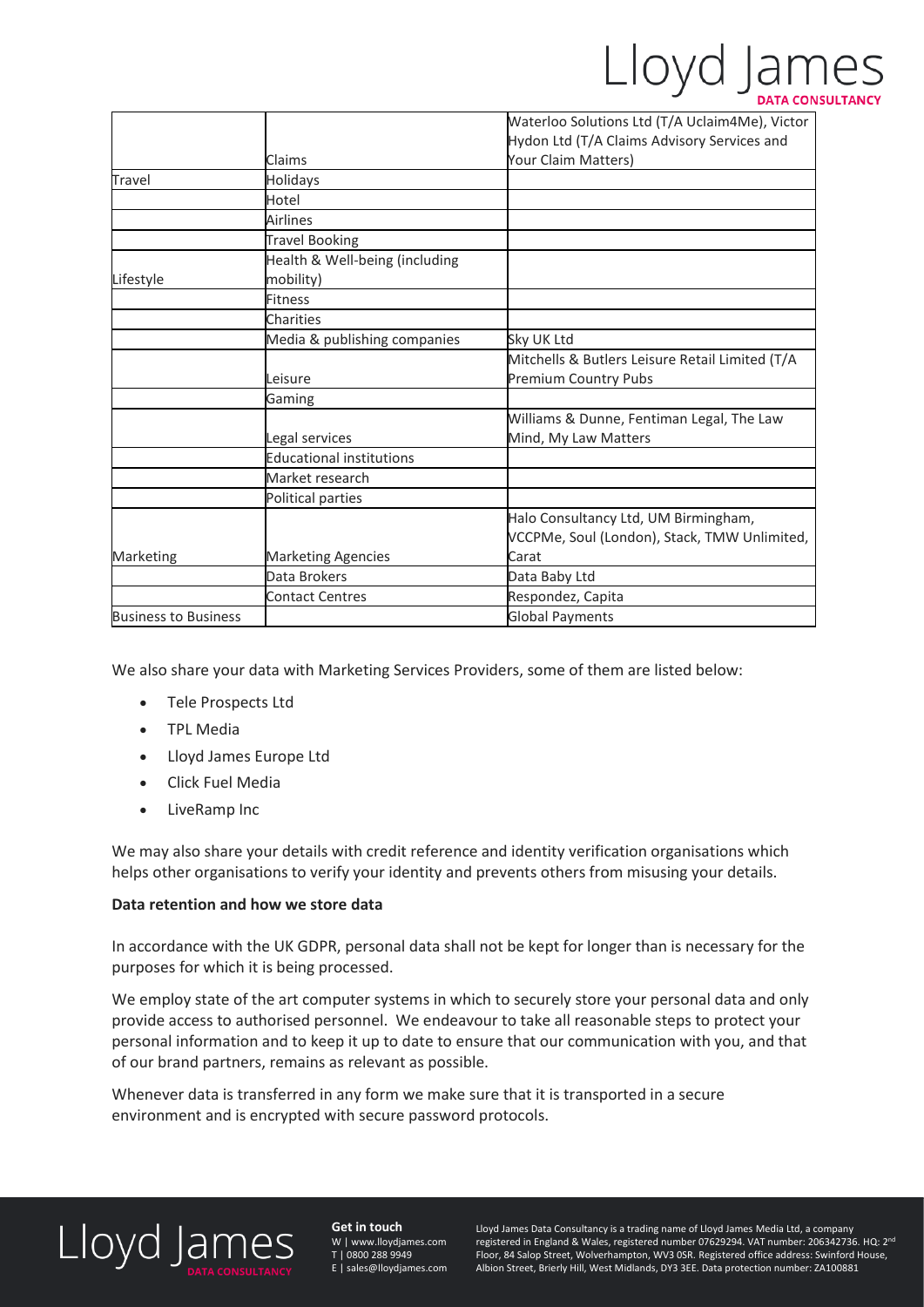## Lloyd Jar

#### **Transferring your data outside of the EU**

Please note that personal information may be transferred, accessed and stored globally as necessary for the uses and disclosures stated above in accordance with this policy. This will only be done with a contract that has been approved by the European Commission with the recipient of your personal information that provides a suitable level of high quality protection.

#### **Data breaches**

Lloyd James Data Consultancy have a procedure in place if a breach of security leading to the accidental or unlawful destruction, loss, alteration, unauthorised disclosure of, or access to, personal data transmitted, stored or otherwise processed. We will assess the scope and impact of the breach. If, due to the nature of the breach that Lloyd James Data Consultancy is required to inform the ICO, we will do so within 72 hours of becoming aware of the essential facts of the breach.

Based on the assessment of the likely risks to individuals, we will notify the individuals and/or their connected organisations that a data breach has occurred where this may result in a significant risk to the rights and freedoms of individuals, or where we may be in breach of a contractual obligation. Any such notification to individuals will be carried out as soon as reasonably possible and will include information on the nature of the breach, the name and contact details of our Data Protection representative, the likely consequences of the breach, measures taken or proposed by Lloyd James Data Consultancy to address it, and recommendations for affected individuals to mitigate any potential adverse effects. Such individuals will also be provided advice on how to make a complaint to the ICO.

#### **Quality standards**

Lloyd James Data Consultancy is a full member of the Direct Marketing Association (DMA), membership of which is a badge of accreditation. We comply fully with the industry best-practice guidelines and all legal requirements including the General Data Protection Regulation ( $25<sup>th</sup>$  May 2018), a code that puts the interests of the individual at its heart. As a member of the DMA we represent a data-driven industry that's leading the business sector in creativity and innovation.

#### **Your right to withdraw**

Lloyd James Data Consultancy respects your rights to your personal data. The UK GDPR provides the following rights for individuals:

- 1. The right to be informed
- 2. The right of access
- 3. The right to rectification
- 4. The right to erasure
- 5. The right to restrict processing
- 6. The right to data portability
- 7. The right to object
- 8. Rights in relation to automated decision making and profiling.

You may have your personal details suppressed from all of our marketing activity at any time. Simply notify us in writing – see "How To Contact Us" at the end of this Privacy Policy. Please provide your contact details so that we can find you on our database.

In addition, there are other methods of opting out from marketing communications:



**Get in touch** W | www.lloydjames.com T | 0800 288 9949 sales@lloydiames.com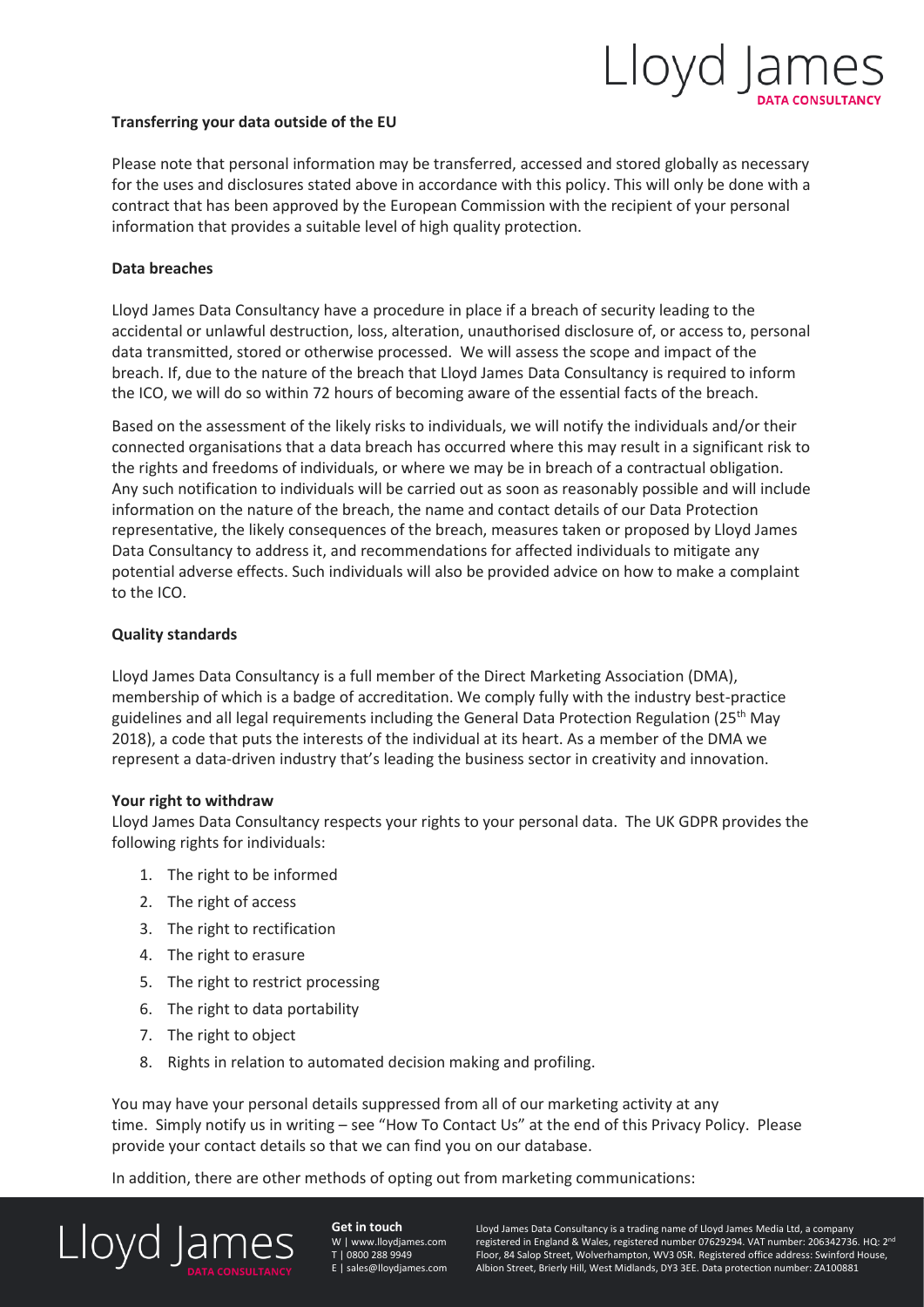

Postal Marketing: You can easily opt out of postal marketing by registering with the Mail Preference Service (MPS) at [http://www.mpsonline.org.uk/.](http://www.mpsonline.org.uk/)

Telephone Marketing: To restrict advertisers from contacting you via telemarketing you can register your details with the Telephone Preference Service (TPS) at [http://www.tpsonline.org.uk/.](http://www.tpsonline.org.uk/) Companies who make calls are required to clean their data using the TPS file every 30 days.

Email Marketing: It is best practice for all email communications to carry a link to an unsubscribe function which you can use to unsubscribe to prevent future communications. Additionally, marketing emails normally include the details of the company from whom the email address was sourced in the footer, this should provide enough information for you to identify and contact the company concerned to have your information suppressed from all future activity.

#### **How to make a subject access request**

You have the right to receive information about the personal data we hold about you. This information is provided free of charge and we will respond within one month of receiving your request. Please contact us – see "How to contact us" at the end of this Privacy Policy. Please mark your request with "Subject Access Request" and provide your contact details so that we can find you on our database.

#### **How to make a complaint**

You have the right to make a complaint at any time to the Information Commissioner's Office (ICO), the UK supervisory authority for data protection issues [\(www.ico.org.uk\)](http://www.ico.org.uk/). We would, however, appreciate the chance to deal with your concerns before you approach the ICO so please contact us in the first instance using – see "How To Contact Us" at the end of this Privacy Policy.

#### **How we use cookies**

We may collect information about your computer, including where available your IP address, operating system and browser type, for system administration and to analyse aggregate information. A cookie is a small file of letters and numbers that we put on your computer. These cookies allow us to distinguish you from other users of our websites, which helps us to provide you with a better experience when you browse our websites and allows us to improve our sites. Our cookies are not used to collect personally identifiable information about you.

We list below the cookies we use and provide a brief explanation of what those cookies do. Most web browsers allow some control of most cookies through the browser settings. For more information on this, and more information about cookies in general, you may wish to visit www.aboutcookies.org. For information about how to delete cookies from your mobile phone you will need to refer to your handset manual. The cookies we use are as follows:

- utma (Unique visitor cookie)
- utmb (Session cookie)
- utmz (Campaign cookie)
- utmv (Visitor segmentation cookie)
- utmx (Google website optimizer cookie)

### Lloyd James

**Get in touch** W | www.lloydjames.com T | 0800 288 9949 E | sales@lloydjames.com